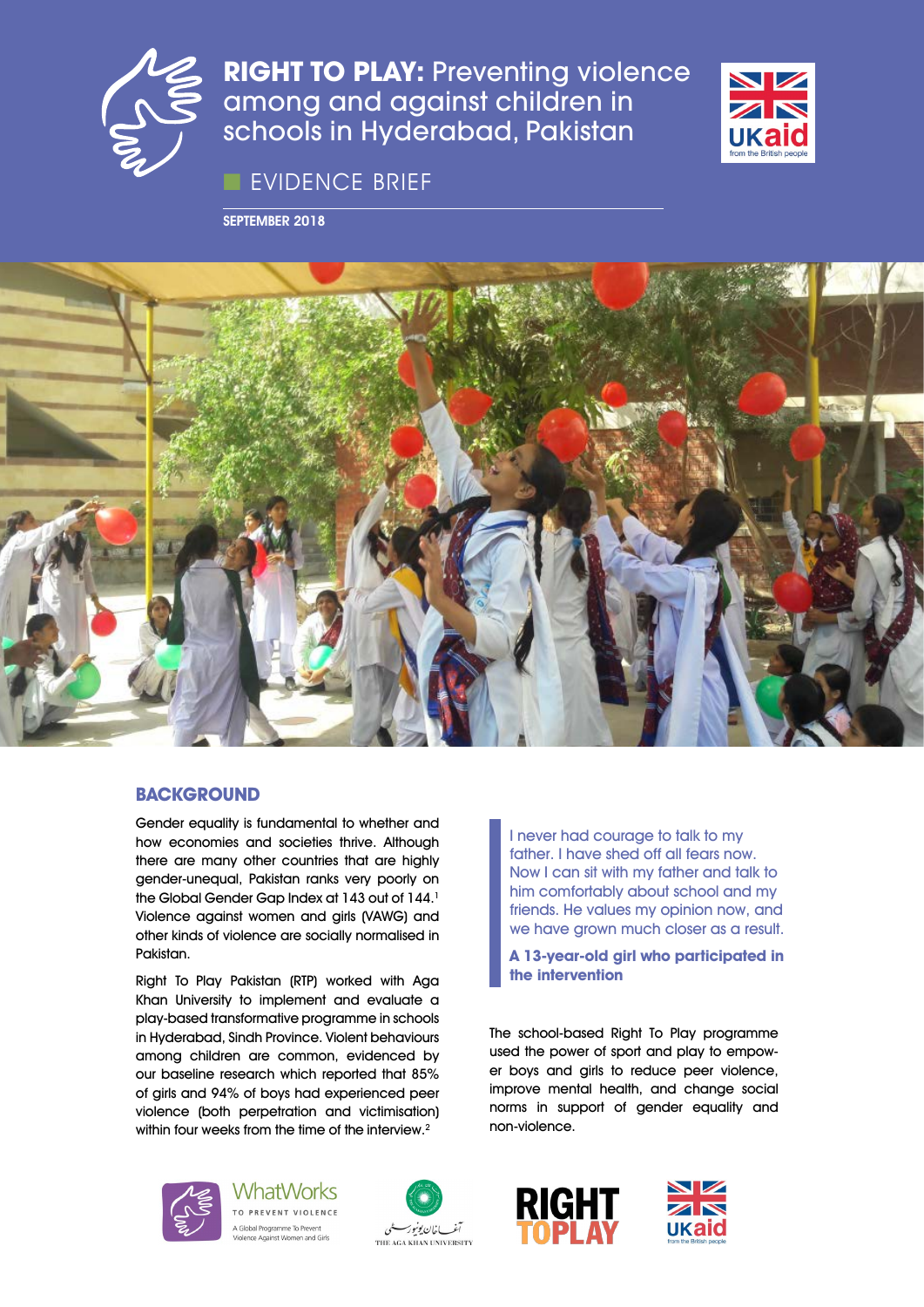

# **THE RIGHT TO PLAY INTERVENTION**

Boys and girls were engaged in structured and interactive play-based learning activities, which provided them with opportunities to understand different perspectives and social norms. Activities were geared to developing essential life skills such as confidence, communication, empathy, coping with negative emotions, resilience, cooperation, leadership, critical thinking and conflict resolution that help to combat conflict, intolerance, gender discrimination and peer violence.

I did not know girls can play too! I thought it was just for us boys. Now participating in RTP games I have slowly understood that [girls can play too]. Now I play the same games with my sisters back home so that they get a chance to play as well.

**A 14-year-old boy who participated in the programme**

Before the Right to Play intervention, girls were usually submissive and remained silent, now they dare to ask questions, it means [that the] programme improved their critical thinking.

**A teacher from a partner school**

Activities are integrated into the school schedule through a 35- to 40-minute session twice a week, implemented by coaches over a two-year period.

Each session has three steps of discussion: reflect on the activity, connect the activity to daily life and, apply the learning. Right to Play also provided leadership training for 120 children selected as junior leaders.

In addition, the children participated in communitybased thematic play days, tournaments and summer camps. These increase the visibility, in particular, of girls' engagement in sport and play.

# **PROGRAMME REACH**

**Right To Play reached 8,000 children in 40 public schools (20 intervention and 20 control schools), with an equal number of boys' and girls' schools.**

**1,752 children in grade 6 with an average age of 12 participated in the Randomized Control Trial (RCT).**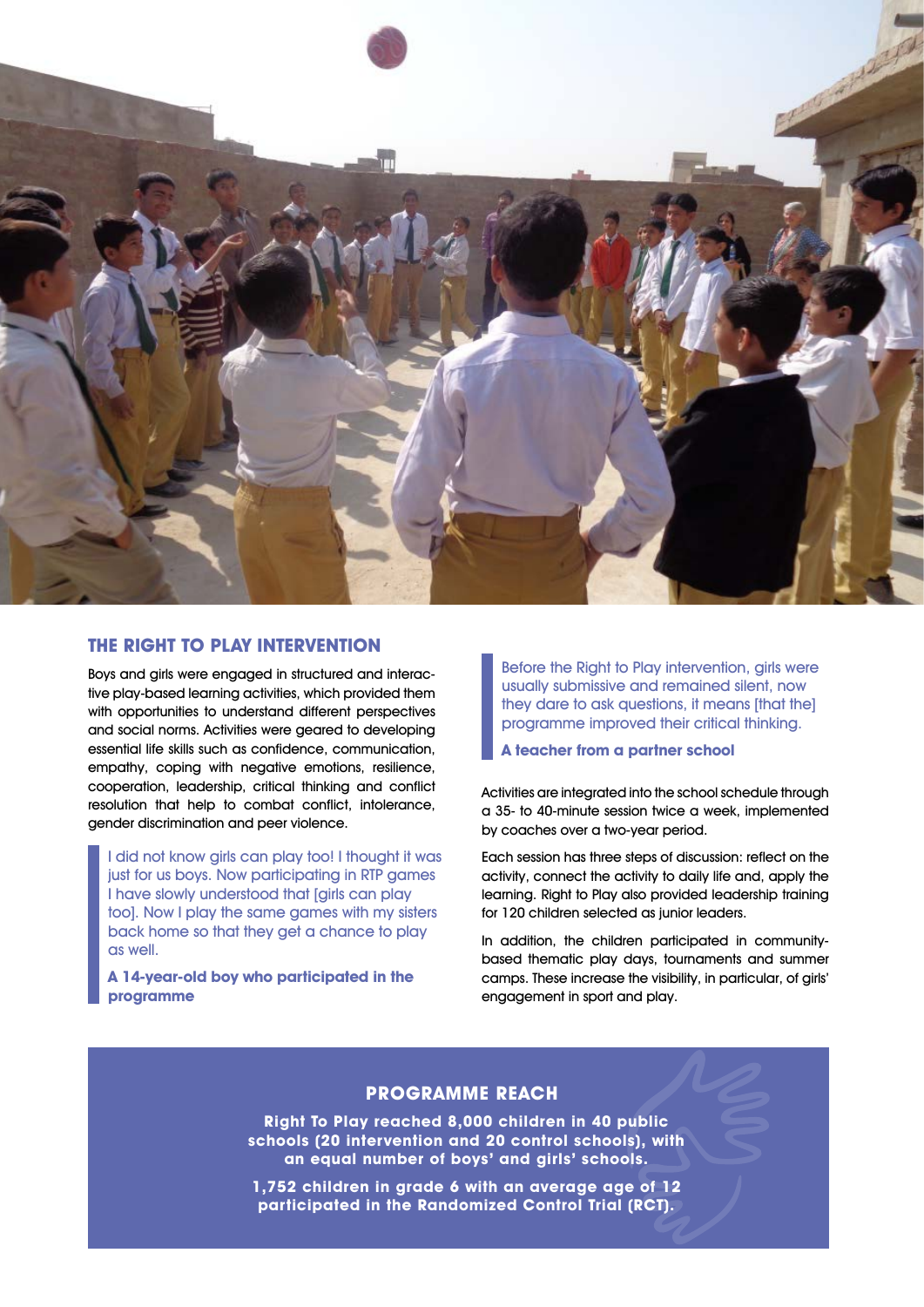# **FINDINGS FROM THE RIGHT TO PLAY INTERVENTION**

 $\bigcirc$  Boys' intervention  $\bigcirc$  Boys' control  $\bigcirc$  Girls' intervention  $\bigcirc$  Girls' control

#### **1. Peer violence**

There were significant reductions in peer violence perpetration and victimisation reported by boys and girls, and significant differences between the intervention and the control arm.

Peer victimisation scores\* (low = good) decreased by 33% in boys and 59% in girls. Prevalence dropped from 92% to 84% among boys and from 78% to 50% among girls.



Peer perpetration scores\* (low = good) decreased by 25% in boys and 56% in girls. Prevalence dropped from 78% to 73% among boys and from 56% to 37% among girls.



#### **2. Corporal punishment**

We found significant reductions between the intervention and control arm in corporal punishment at school and in corporal punishment at home reported by boys and girls.

Corporal punishment at school scores\* (low = good) decreased by 45% in boys and

66% in girls. Prevalence dropped from 92% to 68%

among boys and from 67% to 36% among girls.



Physical punishment at home scores\*

(low = good) decreased by 62% in boys and by 77% in girls.

Prevalence dropped from 62% to 28% among boy and from 38% to 11% among girls.



\* To measure the intervention outcomes, scales of items that measure peer victimisation and perpetration, corporal punishment, and gender attitudes were developed. The scores presented in the graphs were derived as a sum of these items. A higher score indicates more violence perpetration, more violence experienced or stronger gender inequitable attitudes.

## **3. Witnessing domestic violence**

We found a significant reduction when comparing the intervention and control arms in terms of **prevalence** of reports of witnessing domestic violence from boys and girls. There was a 65% decrease among boys and a 70% decrease among girls.



**4. Depression** 

Depression scores\*\* decreased by 7% in boys and by 10% in girls.

The **prevalence** of depression was reduced from 18% to 5% among girls and from 19% to 10% among boys.



Depression scores were derived as a sum of the items in the CDI 2 scales; a higher score represents a greater number of depression symptoms.

#### **5. Patriarchal gender attitudes scale**

Patriarchal gender attitude scores\* decreased by 10% in both boys and girls.



To measure the intervention outcomes. scales of items that measure peer victimisation and perpetration, corporal punishment, and gender attitudes were developed. The scores presented in the graphs were derived as a sum of these items. A higher score indicates more violence perpetration, more violence experienced or stronger gender inequitable attitudes.